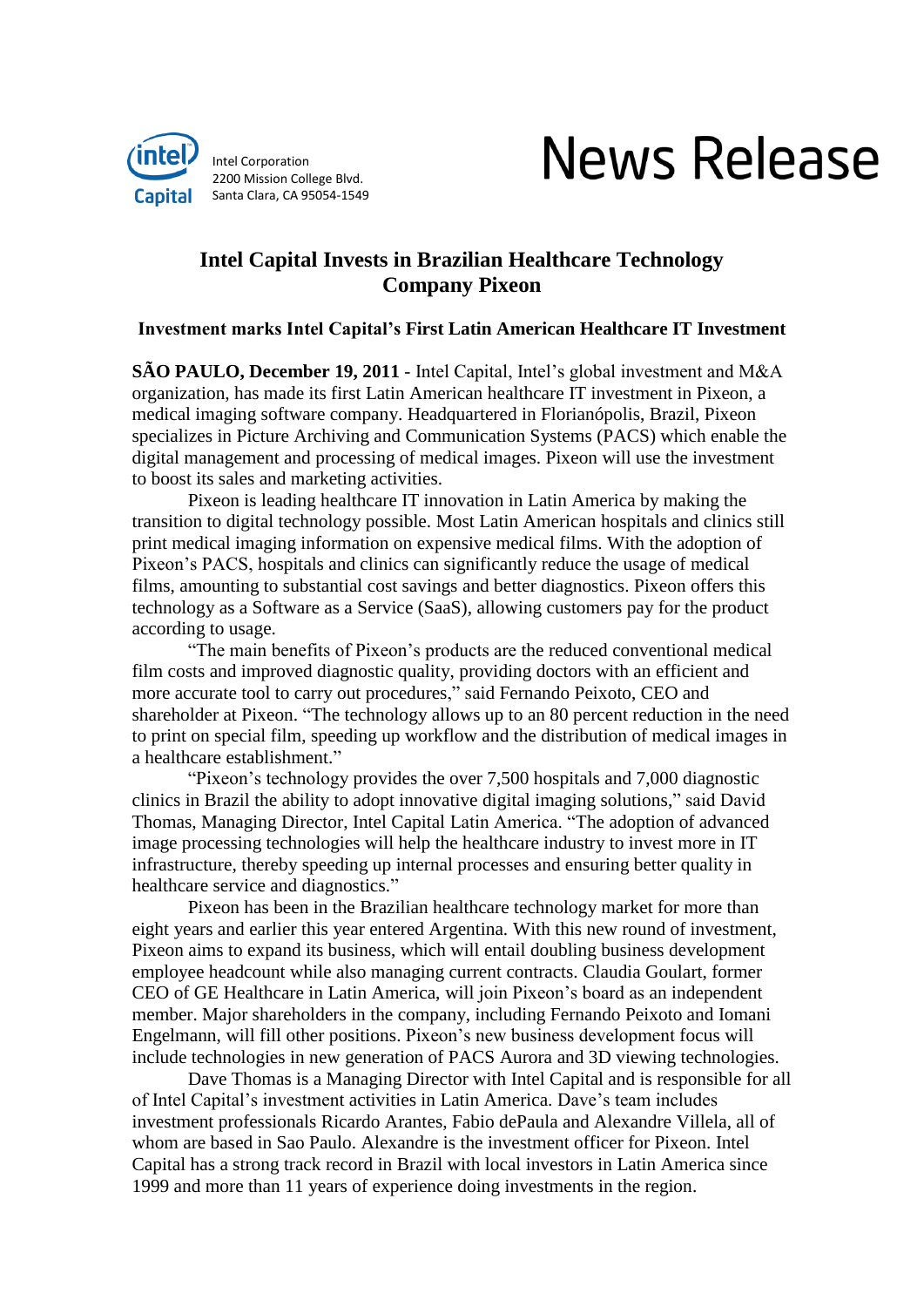### **About Pixeon**

Pixeon specializes in the research and development of solutions for health diagnostics by image sector. Pixeon provides services to hospitals and clinics throughout Brazil, some of which are considered pioneers and leaders in the country's healthcare industry. Headquartered in Florianópolis (SC), it provides national companies located in all five Brazilian regions. Today, it has more than 150 installed PACS units. With PACS Aurora it is possible to digitalize, store and transmit images generated in any piece of diagnostic equipment. Consisting of different modules, it offers components that work from collecting, storage and handling exams to, managing, sharing, comparing results, image reconstructions in two or three dimensions (2D or 3D), sharing between computers in the same network and through the Internet, plus recording manager for CDs and DVDs.

# **About Intel Capital**

Intel Capital, Intel's global investment and M&A organization, makes equity investments in innovative technology start-ups and companies worldwide. Intel Capital invests in a broad range of companies offering hardware, software, and services targeting enterprise, mobility, health, consumer Internet, digital media, semiconductor manufacturing and cleantech. Since 1991, Intel Capital has invested more than US\$10.4 billion in over 1,185 companies in 51 countries. In that timeframe, 194 portfolio companies have gone public on various exchanges around the world and 286 were acquired or participated in a merger. In 2010, Intel Capital invested US\$327 million in 119 investments with approximately 44 percent of funds invested outside the U.S. and Canada. For more information on Intel Capital and its differentiated advantages, visit [www.intelcapital.com.](http://www.intelcapital.com/)

#### **About Intel**

Intel (NASDAQ: INTC) is a world leader in computing innovation. The company designs and builds the essential technologies that serve as the foundation for the world's computing devices. Additional information about Intel is available at newsroom.intel.com and blogs.intel.com.

# **Follow Intel on Twitter**: [www.twitter.com/intelbrasil](http://www.twitter.com/intelbrasil) **Follow Intel Capital on Twitter:** <https://twitter.com/intelcapital>

Intel and Intel's logo are registered trademarks of Intel Corporation in the United States and other countries.

### **– 30 –**

Intel and the Intel logo are trademarks of Intel Corporation in the United States and other countries.

\* Other names and brands may be claimed as the property of others.

CONTACTS: Alessandra Neris Burson-Marsteller for Intel (11) 3094-2254 [alessandra.neris@bm.com](mailto:alessandra.neris@bm.com)